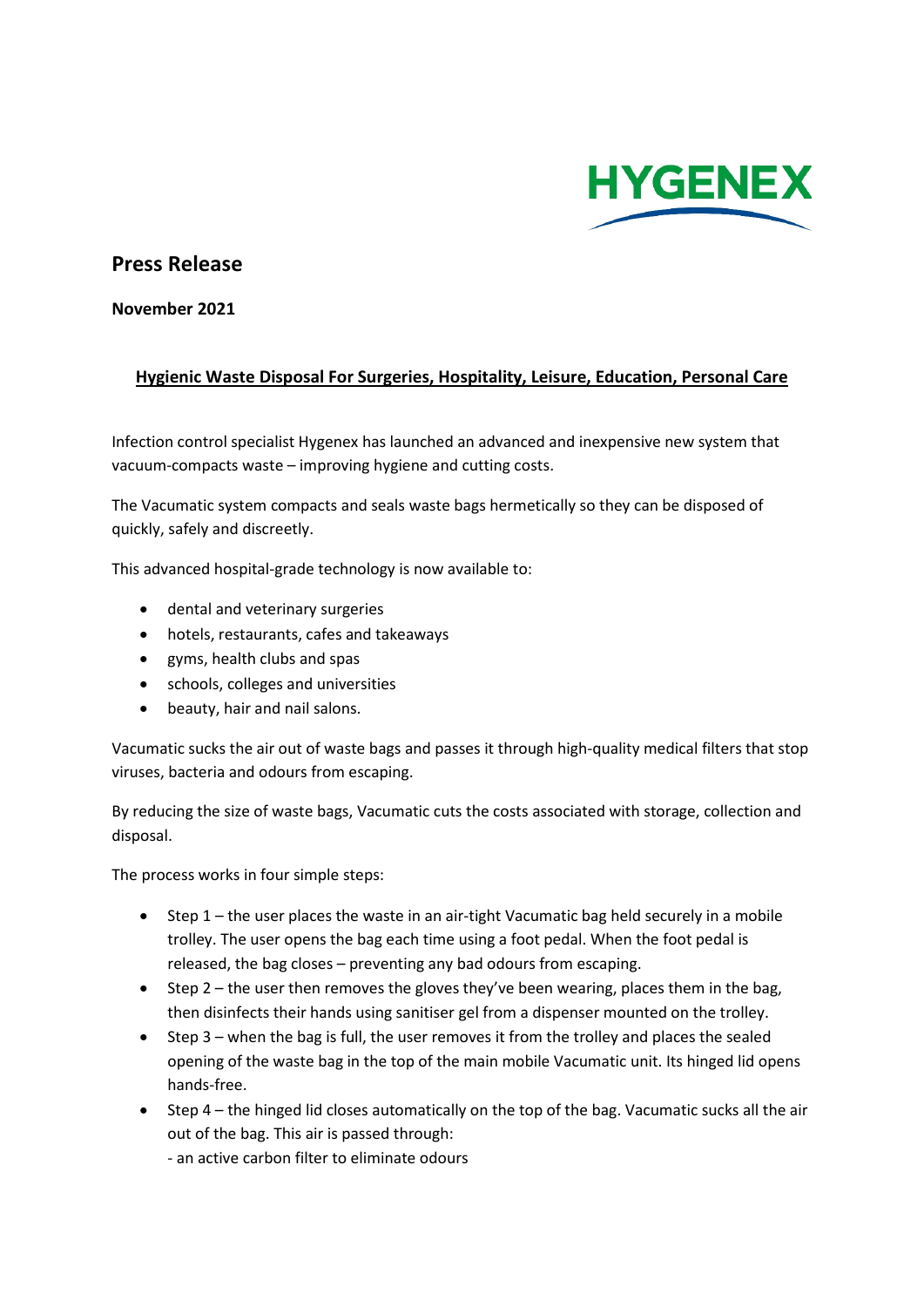- a certified bacteria filter that removes all particles larger than two microns (this includes viruses).

This quick and easy process cleans the air drawn from the bag and condenses the waste into tightly sealed packages for safe and easy disposal. Benefits include:

- less risk of infection, no more bad smells from exposed waste
- reduced workload enabling more time for other tasks
- improved efficiency of available resources, including staff
- vacuum-packed bags reduce waste volume cutting the cost of storage, collection and disposal.

Hygenex Marketing and Product Innovation Director Zoe Allen said: "Vacumatic is an advanced but inexpensive system that's simple to use.

"It can be deployed on a small or large scale to help improve infection control, meet compliance requirements and make waste disposal procedures more efficient and cost-effective."

Companies and organisations around the world depend on the trusted Hygenex brand with its wide range of infection control solutions. They include:

- the UVMATIC air purification system, which destroys viruses such as influenza, as well as E. coli, salmonella and other bacteria
- the UK's first 100% organic and fully biodegradable hygiene wipes that can be flushed, macerated or composted without harming the planet – Hygenex cleansing wipes pass all seven tests set by the European Disposables and Nonwovens Association (EDANA) and the International Nonwovens and Disposables Association (INDA)
- Hygenex Recoat Antimicrobial Coating System a spray-on coating that protects surfaces for up to six months against bacteria and viruses, including SARS-CoV-2/Covid-19
- hand sanitiser to protect users against SARS-CoV-2/Covid-19 and other infections.

Hygenex is backed by DDC Dolphin, a global leader in the manufacture of infection control equipment for frontline health and social care.

DDC Dolphin has three decades of experience providing a full range of infection control solutions to hospitals, care homes, sheltered accommodation and domiciliary care.

For more information, please contact Hygenex Marketing and Product Innovation Director Zoe Allen, 01202 731555, [info@hygenex.co.uk,](mailto:info@hygenex.co.uk) [www.hygenex.co.uk](http://www.hygenex.co.uk/) 

-Ends-

**Notes For Editors**

Hygenex Ltd The Fulcrum Vantage Way